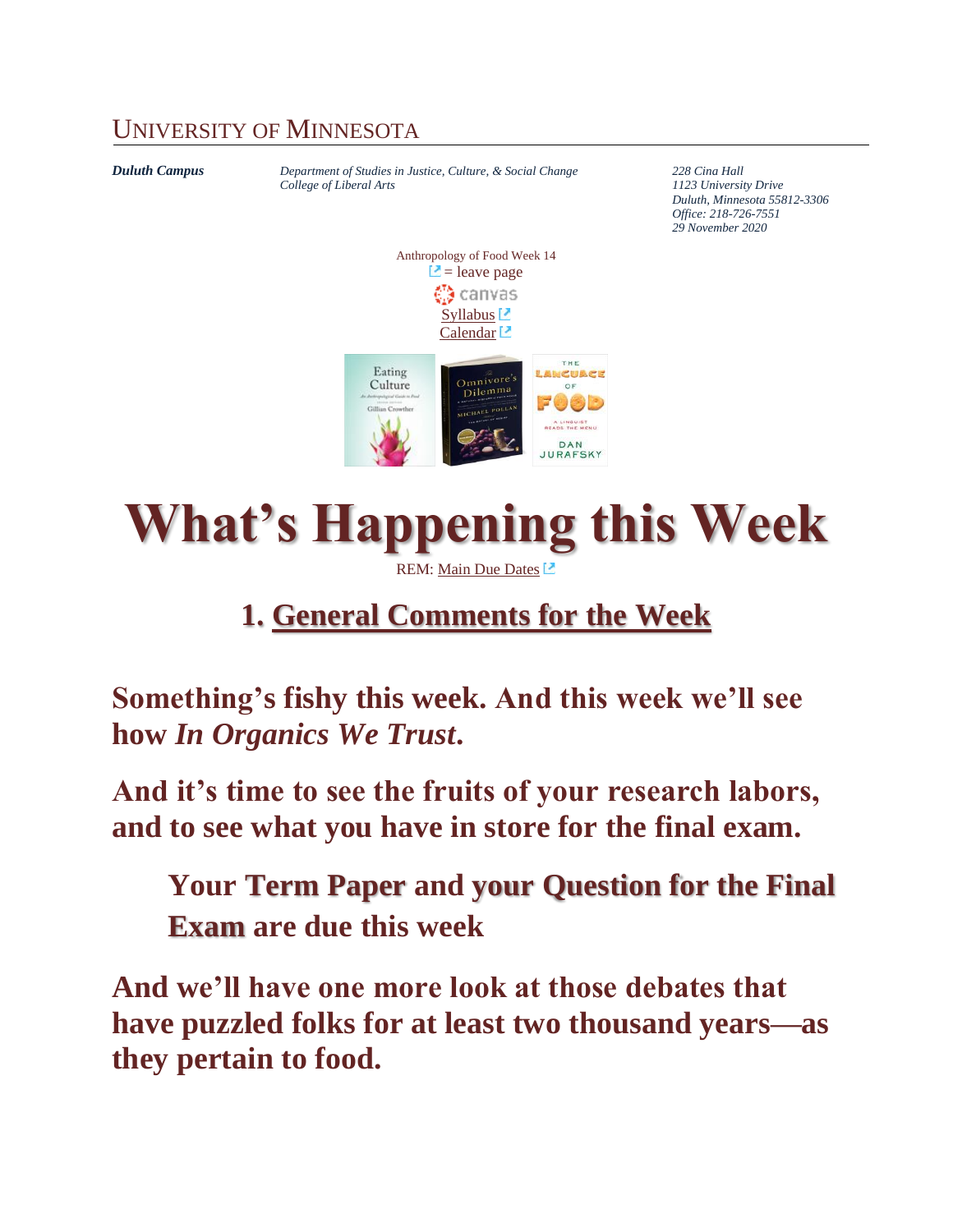## **Dessert this week is chocolate, more specifically the European Union "Chocolate Wars" that lasted decades.**

## **2. Live [Chat: Presentation / Open Forum / Office](#page-5-1)  [Hours](#page-5-1)**

[Contact Information](http://www.d.umn.edu/cla/faculty/troufs/anth1602/pcoffice.html#title)<sup>[2]</sup>

Tuesday, 1 December 2020 @ 7:00-8:00 p.m. (CDT)

#### **["ZOOM"](https://umn.zoom.us/my/troufs)**

[click **↑** here] or e-mail anytime: <mailto:troufs@d.umn.edu> [click **↑** here]



Live Chat is optional. Transcripts of the discussions will be available in your Chat folder.



**Real People . . . Real Places . . .** [Videos for the Semester](https://www.d.umn.edu/cla/faculty/troufs/anthfood/afvideo_schedule.html#title)

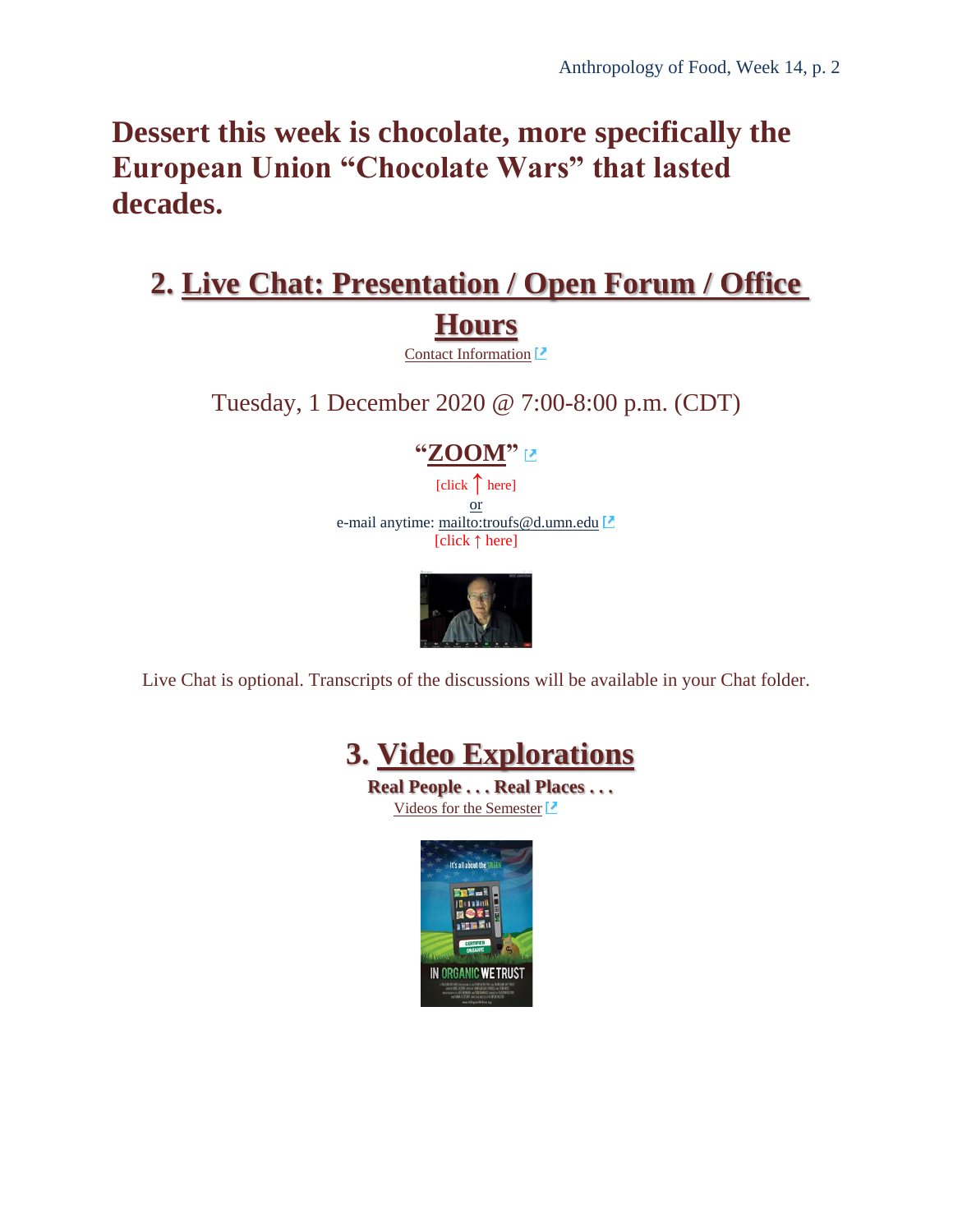### *In Organic We Trust*

(81 min., 2012)

[UMD Library on-line streaming](https://na01.alma.exlibrisgroup.com/view/action/uresolver.do?operation=resolveService&package_service_id=2264719161550001701&institutionId=1701&customerId=1700)  $\Box$ [click **↑** here]

If you are off-campus use [Virtual Private Network \(VPN\)](http://www.d.umn.edu/itss/vpn/) connection

[course viewing guide](https://www.d.umn.edu/cla/faculty/troufs/anthfood/video/In_Organic_We_Trust.html)



[Class Slides for the Semester](http://www.d.umn.edu/cla/faculty/troufs/anthfood/afslides.html#title) L

Have a look at these slides using the "slide show" mode: **Review: "Three Major Perennial Debates**"

 $(\text{.pptx})$ 

[click **↑** here]

## **5. [Readings for the Week](#page-8-0)**

[Readings for the Semester](https://www.d.umn.edu/cla/faculty/troufs/anthfood/afread-s.html#title) [Textbooks](http://www.d.umn.edu/cla/faculty/troufs/anthfood/aftexts.html#title)<sup>[2]</sup>

### **6. [Other Assignment Information](#page-8-1)**

[Main Due Dates](https://www.d.umn.edu/cla/faculty/troufs/anthfood/afdue-dates.html#title)<sup>[2]</sup> [Calendar](https://canvas.umn.edu/calendar)<sup>1</sup>

#### **Week 14 [Calendar](#page-8-2)**

DUE: **Term Paper** Friday, 4 December 2020

**[Term Paper Information](http://www.d.umn.edu/cla/faculty/troufs/anthfood/afterm_paper.html#title)**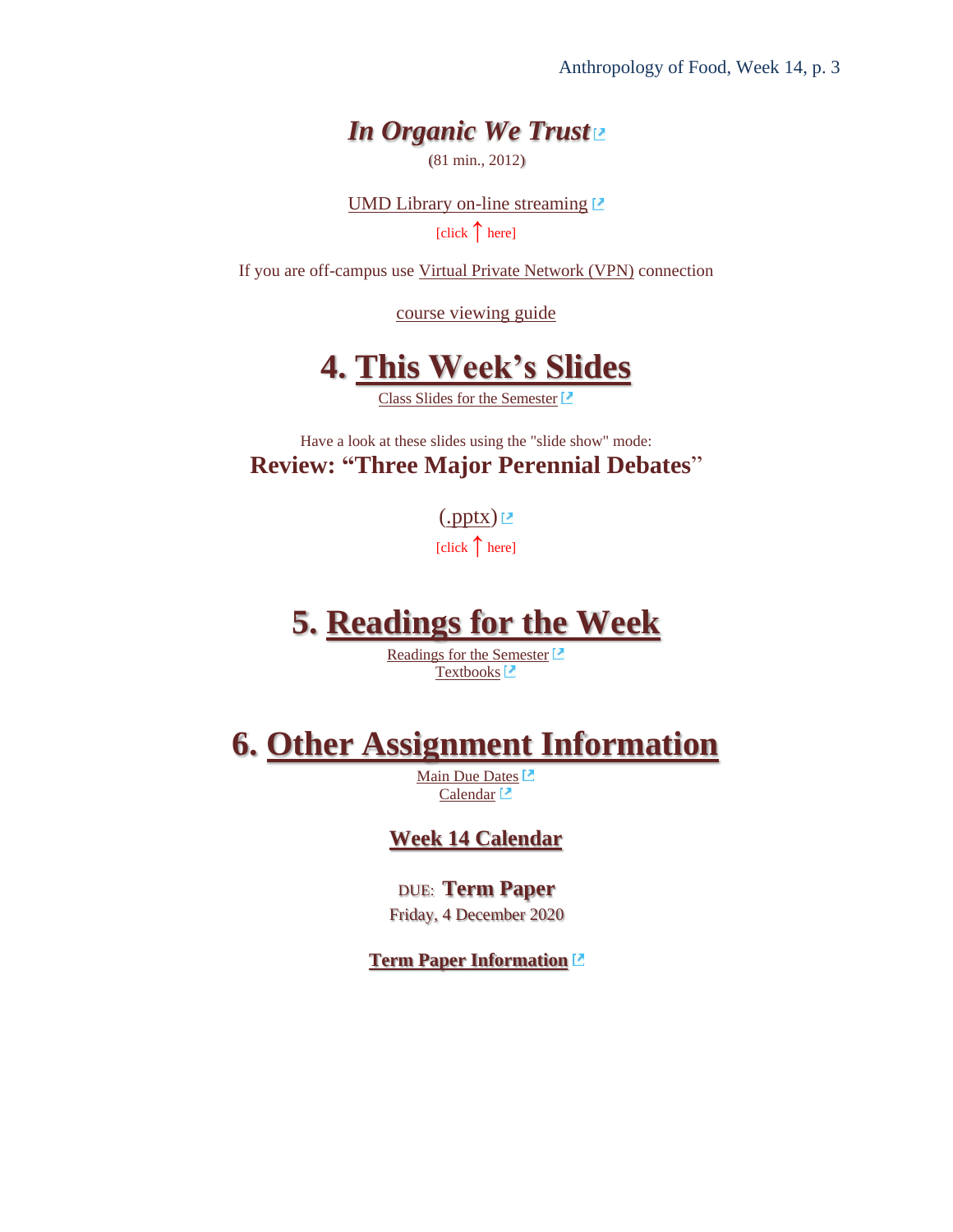

DUE: **Final Exam Question** Friday, 4 December 2020

### **Optional Extra Credits were Due Last Week**

*The Grind* Case Study Lecture/Video/Event Review

### **[Course Survey](#page-10-0)**

(from IT)

### **[Discussion](#page-11-0)**

**#1**

**Your Thanksgiving Dinner rom Last Week**

**#2**

**"American Indian Fishing and Whaling Rights, and Inuit Seal-Trading Rights"**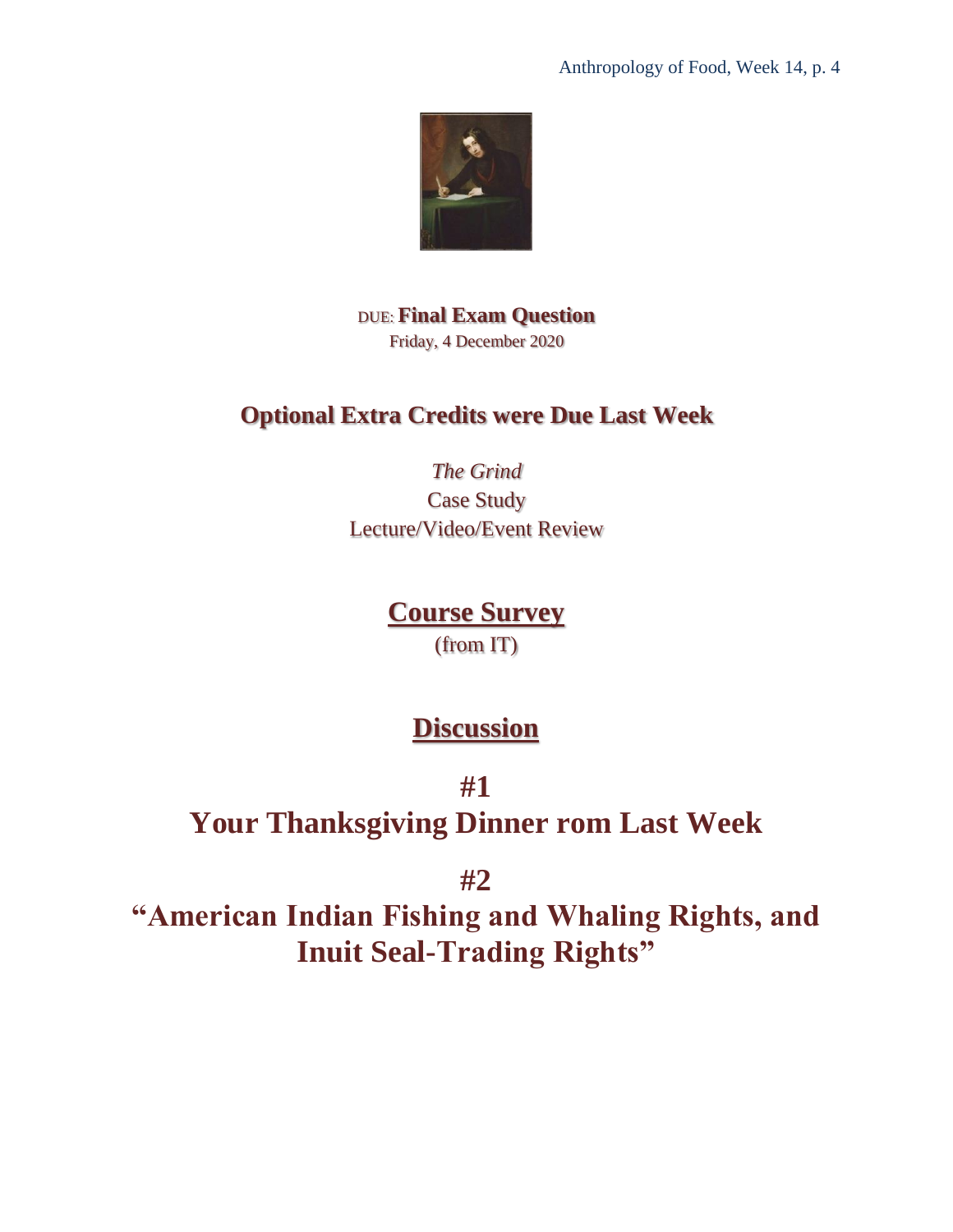### **[For Fun Trivia](#page-12-0)**

## **"How many pounds of anchovies does it take to produce one pound of fish-farmed salmon?"**

**For other optional items for the week check ["Calendar"](https://canvas.umn.edu/calendar) or ["Syllabus"](https://canvas.umn.edu/courses/184152/assignments/syllabus)** 

**[Questions? Comments?](#page-13-0)**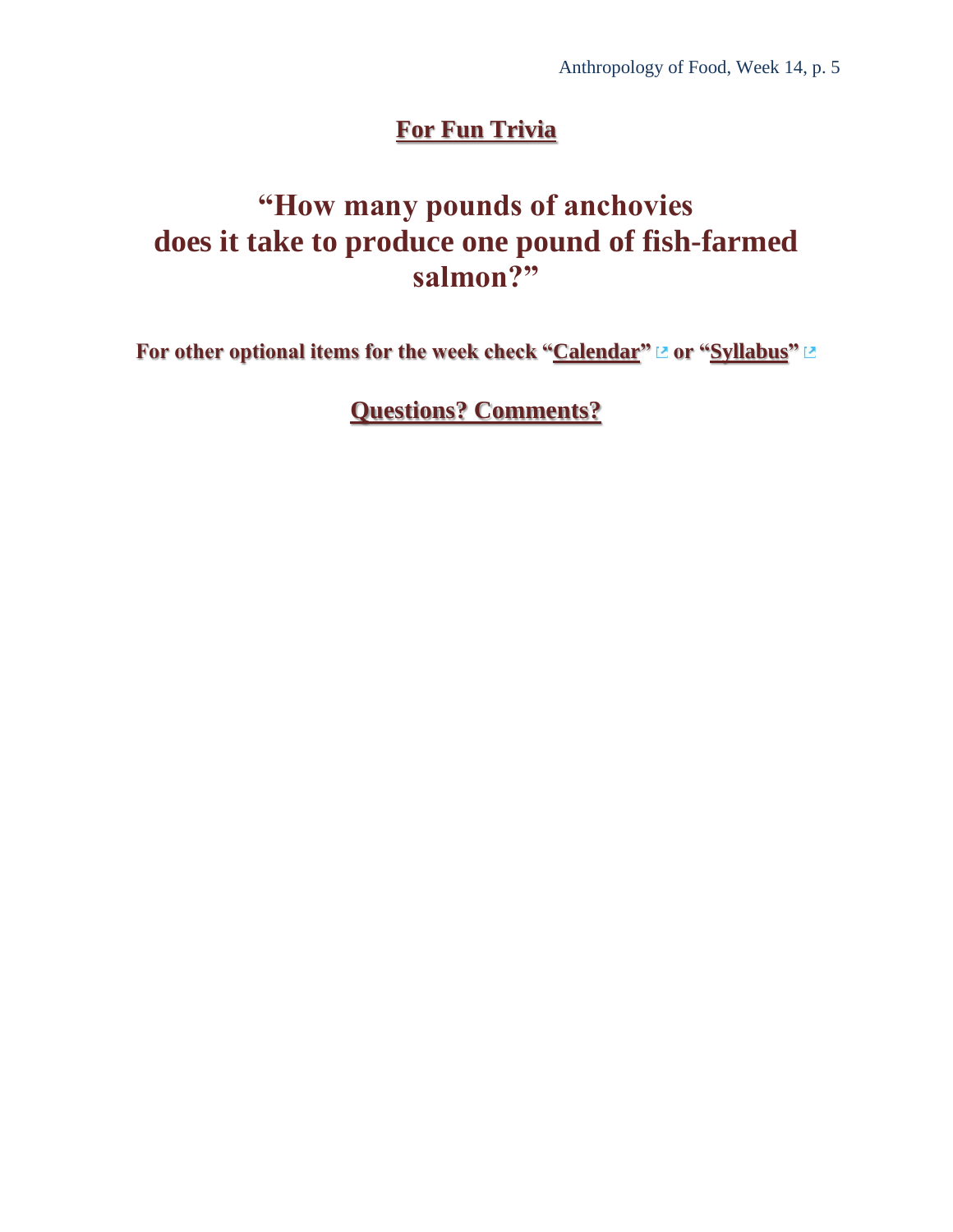## <span id="page-5-0"></span>**1. General Comments for the Week**

**Something's fishy this week. And this week we'll see how** *In Organics We Trust***.** 

**And it's time to see the fruits of your research labors, and to see what you have in store for the final exam.**

**Your Term Paper and your Question for the Final Exam are due this week**

**And we'll have one more look at those debates that have puzzled folks for at least two thousand years—as they pertain to food.**

**Dessert this week is chocolate, more specifically the European Union "Chocolate Wars" that lasted decades.**

## <span id="page-5-1"></span>**2. Live Chat: Presentation / Open Forum / Office Hours**

[Contact Information](http://www.d.umn.edu/cla/faculty/troufs/anth1602/pcoffice.html#title)<sup>[2]</sup>

Tuesday, 24 November 2020 @ 7:00-8:00 p.m. (CDT)

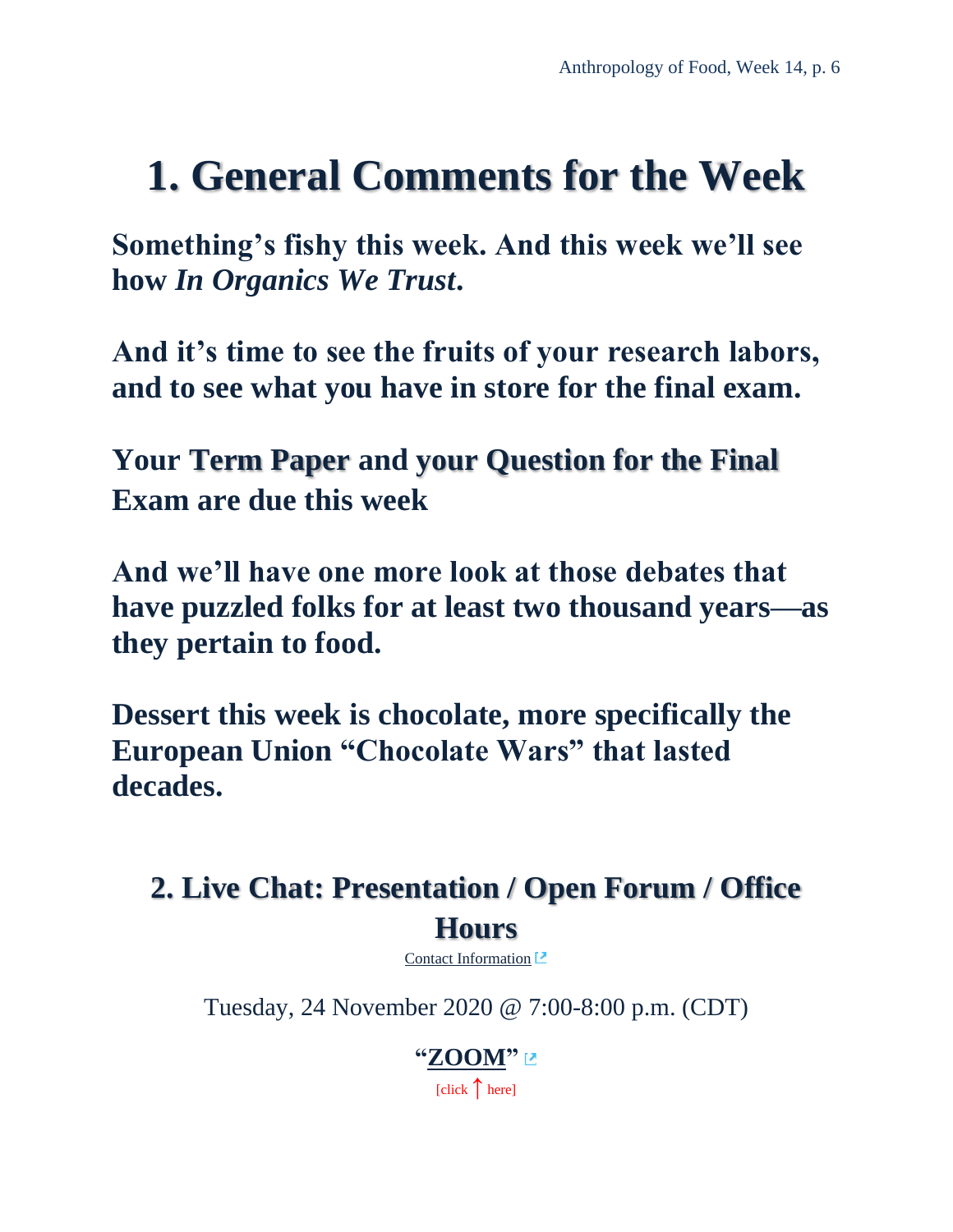

or e-mail anytime: <mailto:troufs@d.umn.edu> [click **↑** here]

<span id="page-6-0"></span>Live Chat is optional. Transcripts of the discussions will be available in your Chat folder.

## **3. Video Explorations**

**Real People . . . Real Places . . .** [Videos for the Semester](https://www.d.umn.edu/cla/faculty/troufs/anthfood/afvideo_schedule.html#title)<sup>[2]</sup>

**This week we're going to have a look at . . .**

## *In Organic We Trust*

(81 min., 2012)

[UMD Library on-line streaming](https://na01.alma.exlibrisgroup.com/view/action/uresolver.do?operation=resolveService&package_service_id=2264719161550001701&institutionId=1701&customerId=1700)  $\Box$ 

 $[click \n{\uparrow} here]$ 

<span id="page-6-1"></span>If you are off-campus use [Virtual Private Network \(VPN\)](http://www.d.umn.edu/itss/vpn/) connection

[course viewing guide](https://www.d.umn.edu/cla/faculty/troufs/anthfood/video/In_Organic_We_Trust.html)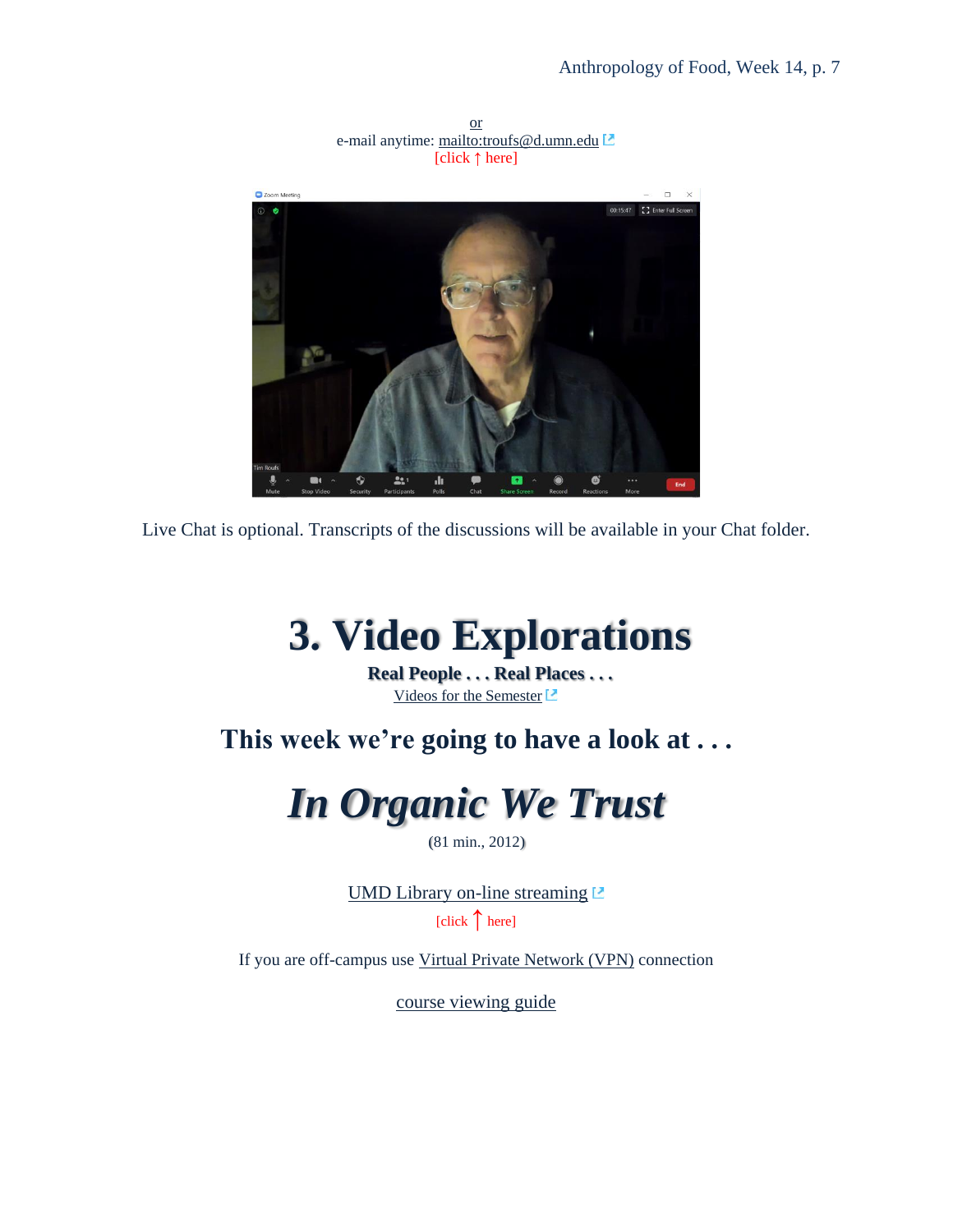## **4. This Week's Slides**

[Class Slides for the Semester](http://www.d.umn.edu/cla/faculty/troufs/anthfood/afslides.html#title)<sup>[2]</sup>

Have a look at these slides using the "slide show" mode: **Review: "Three Major Perennial Debates"**

> $(\underline{.pptX})$ [click **↑** here]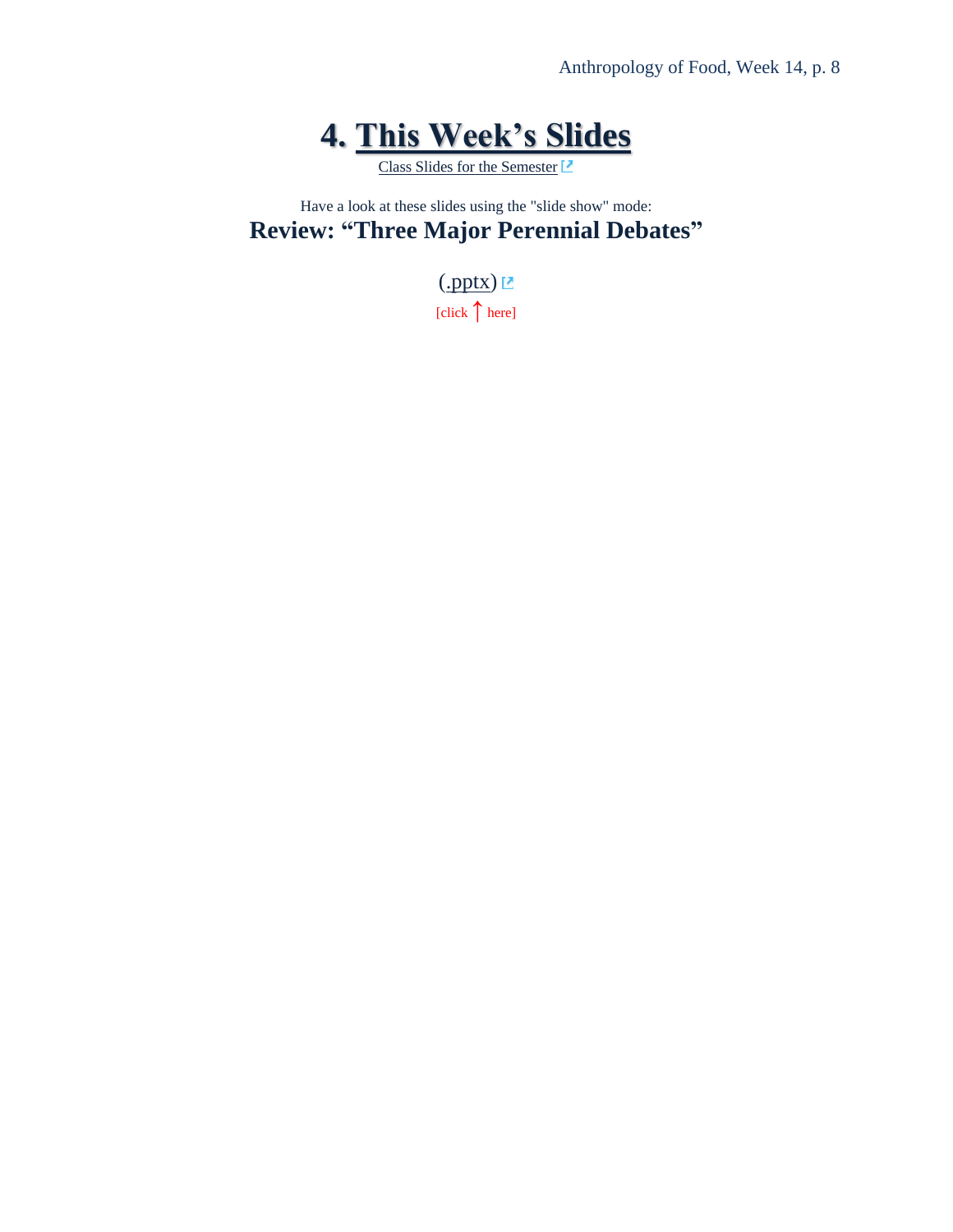## **5. [Readings](#page-8-0) for the Week**

[Readings for the Semester](https://www.d.umn.edu/cla/faculty/troufs/anthfood/afread-s.html#title)<sup>[2]</sup>

### <span id="page-8-0"></span>• Eating Culture, Second Edition, Gillian Crowther

 $\circ$  (Review)

#### • Omnivore's Dilemma, Michael Pollan

- Ch. 12, "Slaughter: in a glass abattoir"
- o Ch. 13, "The market: 'greetings from non-barcode people'"
- Ch. 14, "The meal: grass-fed"

### • The Language of Food, Dan Jurafsky

<span id="page-8-1"></span> $\circ$  (Review)

## **6. Other Assignment Information**

[Main Due Dates](https://www.d.umn.edu/cla/faculty/troufs/anthfood/afdue-dates.html#title)<sup>[2]</sup> [Calendar](https://canvas.umn.edu/calendar)<sup>1</sup>

#### **Week 14 Calendar**

<span id="page-8-2"></span>**REM: Links on screenshots are not "hot" (active)**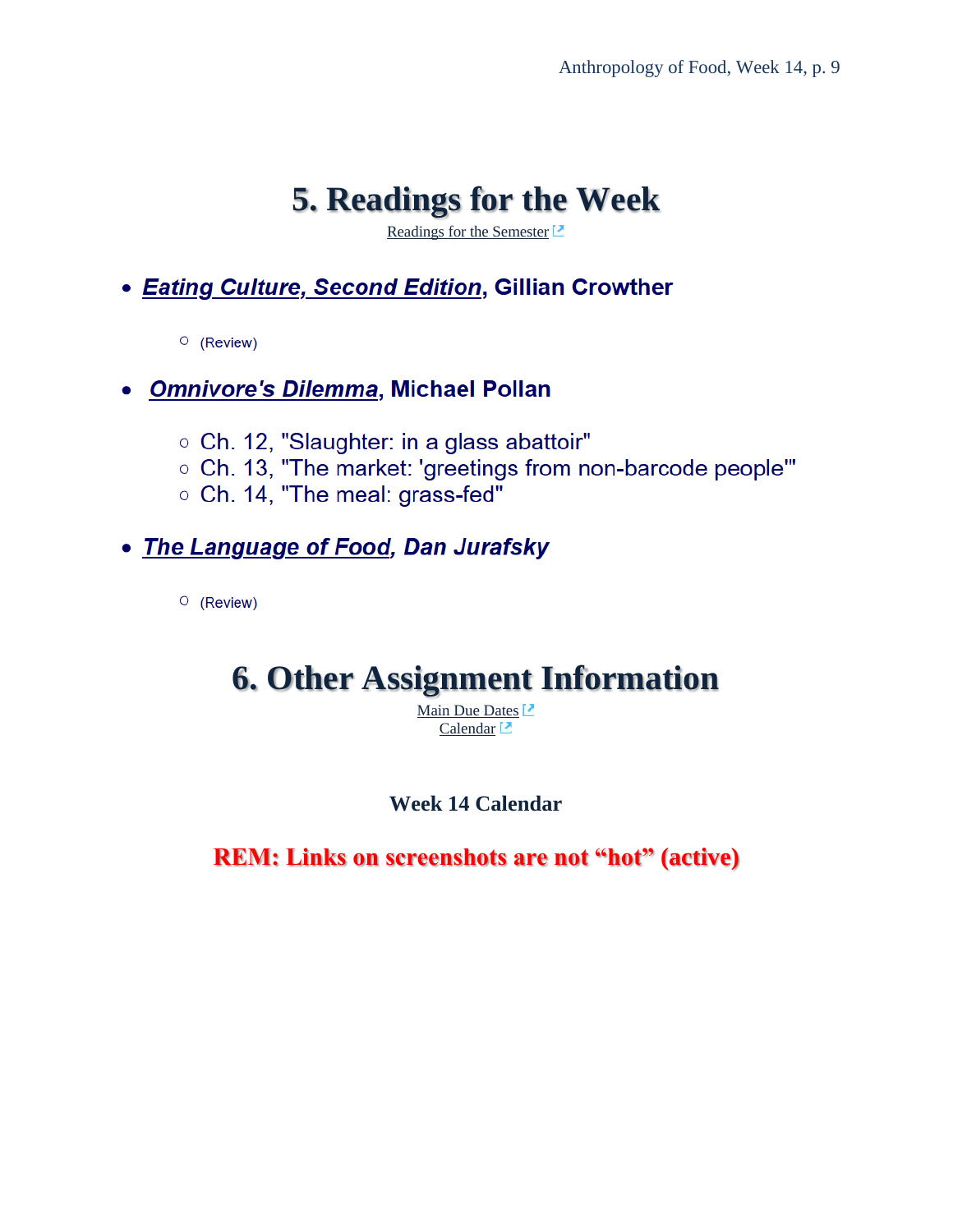

**The links to the videos are on your Canvas calendar** 

### DUE: **Final Exam Question**

Friday, 4 December 2020

### REM: **Your Term Paper is due**

Friday, 4 December 2020

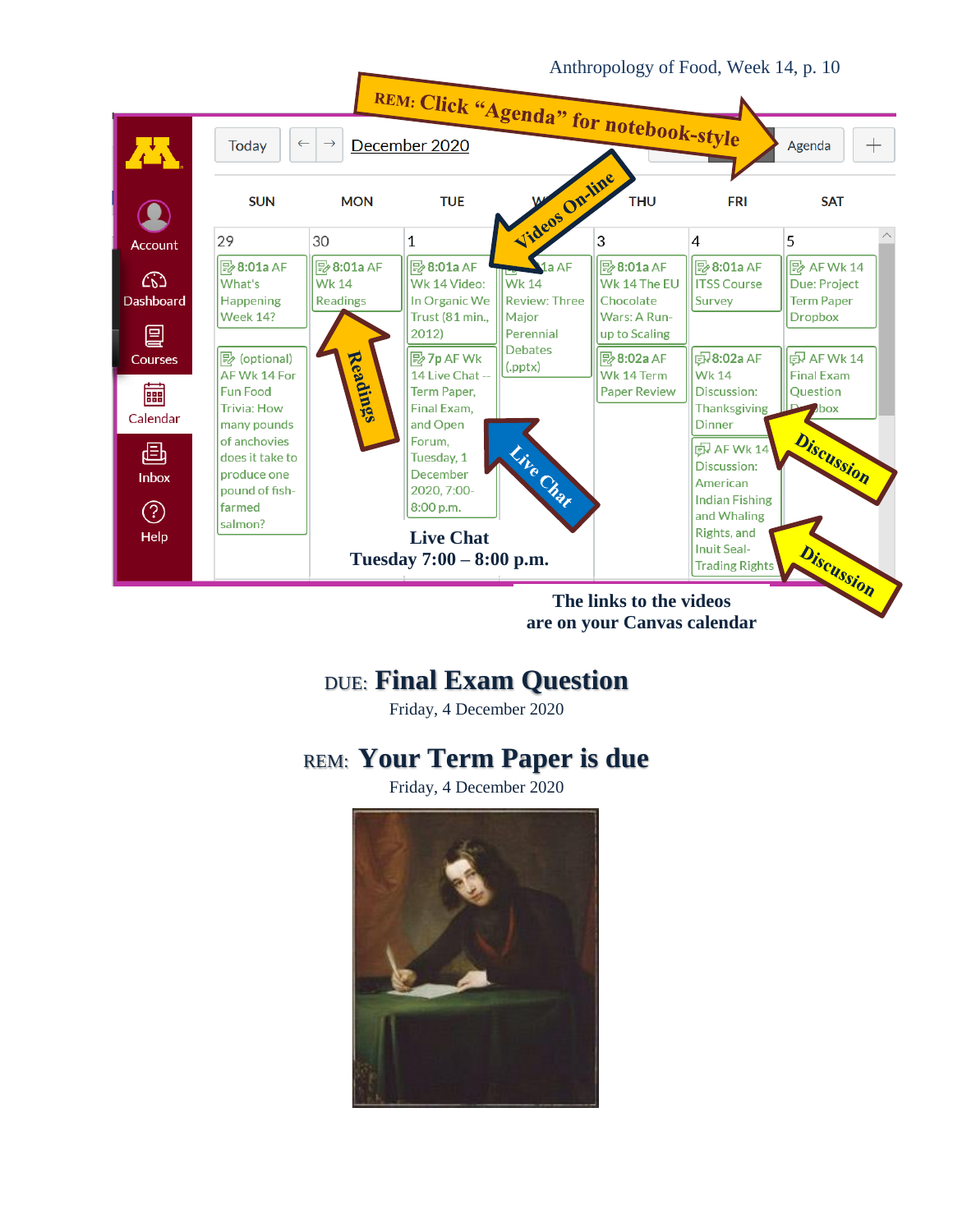*[Charles Dickens](http://en.wikipedia.org/wiki/File:Francis_Alexander_-_Charles_Dickens_1842.jpeg)* (1842) [Francis Alexander](http://en.wikipedia.org/wiki/Francis_Alexander) (1800-1880) [Wikipedia](http://en.wikipedia.org/wiki/Main_Page)

**Details are at . . .** [<https://www.d.umn.edu/cla/faculty/troufs/anthfood/afterm\\_paper.html#title>](https://www.d.umn.edu/cla/faculty/troufs/anthfood/afterm_paper.html#title)

[click **↑** here]

**As I mentioned last week and throughout the semester a major part of this course is your research project—not just for the points, but because researching a topic you are interested in, and presenting your findings to others, and then writing the results up as a formal paper, is one of the best ways to learn things,** *and* **it gives you valuable practice for presenting your ideas and arguments.**

### <span id="page-10-0"></span>**Optional Extra Credit Reports were Due Last Week**

*The Grind*

**[Case Study](http://www.d.umn.edu/cla/faculty/troufs/anthfood/afextracredit_cs.html#title)**

**[Lecture/Video/Event Review](http://www.d.umn.edu/cla/faculty/troufs/anthfood/afextracredit_review.html#title)**



(from IT)

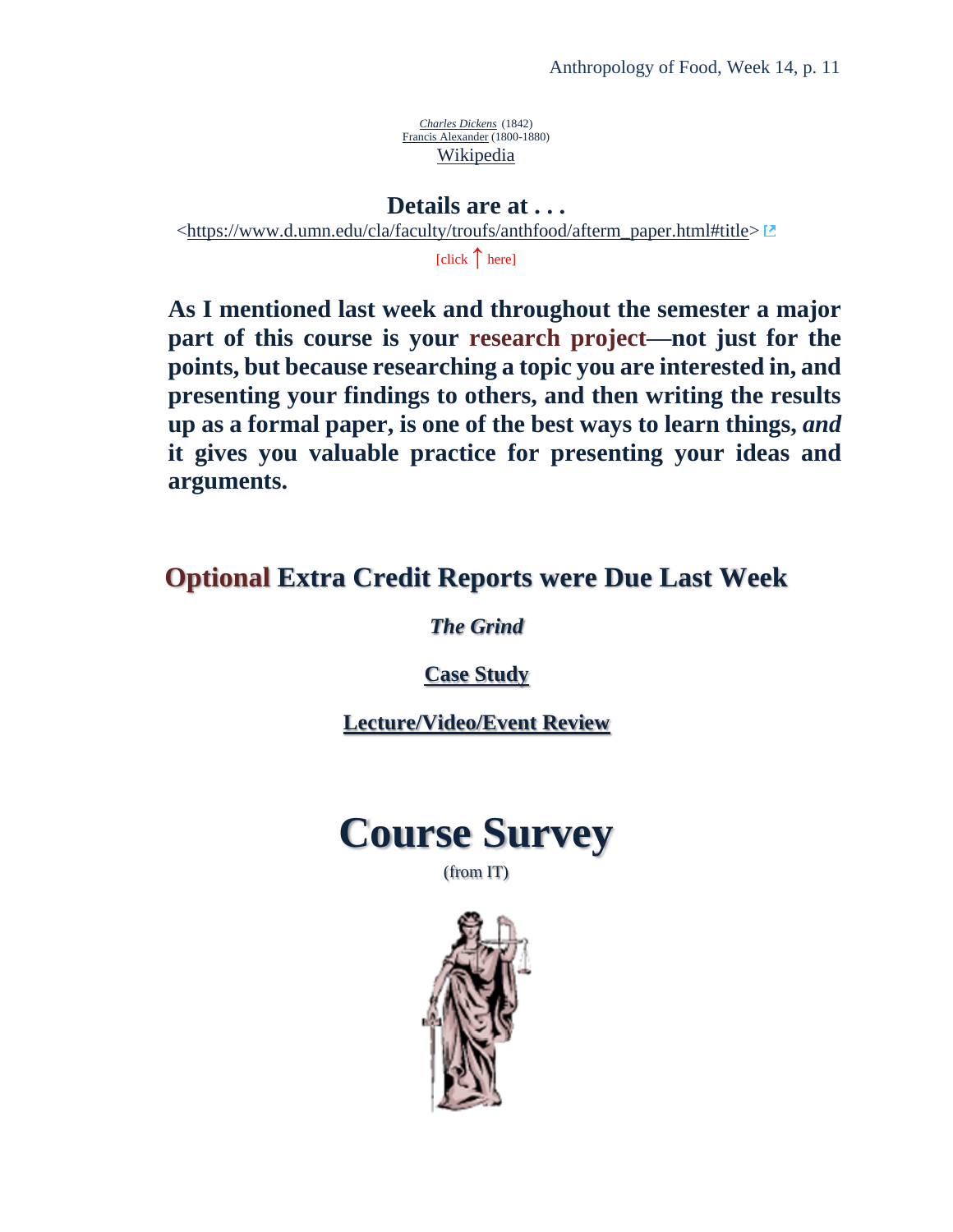**The friendly folks from Information Technology Systems & Services will be sending you an Invitation to Participate in an online Course Evaluation.**

**Evaluations are important to me, the Department Head, and the Dean, as well as everyone in our Department.**

**Please fill the online Course Evaluation out carefully.**

**Evaluations are anonymous, and will not be seen by the instructor until final grades for this course have been recorded.**

**Thanks,**

<span id="page-11-0"></span>**Tim Roufs**

## **Discussion Topic**

### **#1**

### **Your Thanksgiving Dinner rom Last Week**

**Thanksgiving Day in the U.S.A. is typically one of the biggest and most "stereotyped" food days of the American ritual year. Some critics have suggested that the Thanksgiving Day meal is about the only time of the year "Americas" have anything like a "cuisine."**

**This week in Anthropology of Food we'll ask you about how you celebrated Thanksgiving last week with food, (or, if you didn't observe Thanksgiving, how you celebrated, or expect to celebrate, your next Fall or Winter Festival). If you are observing other special**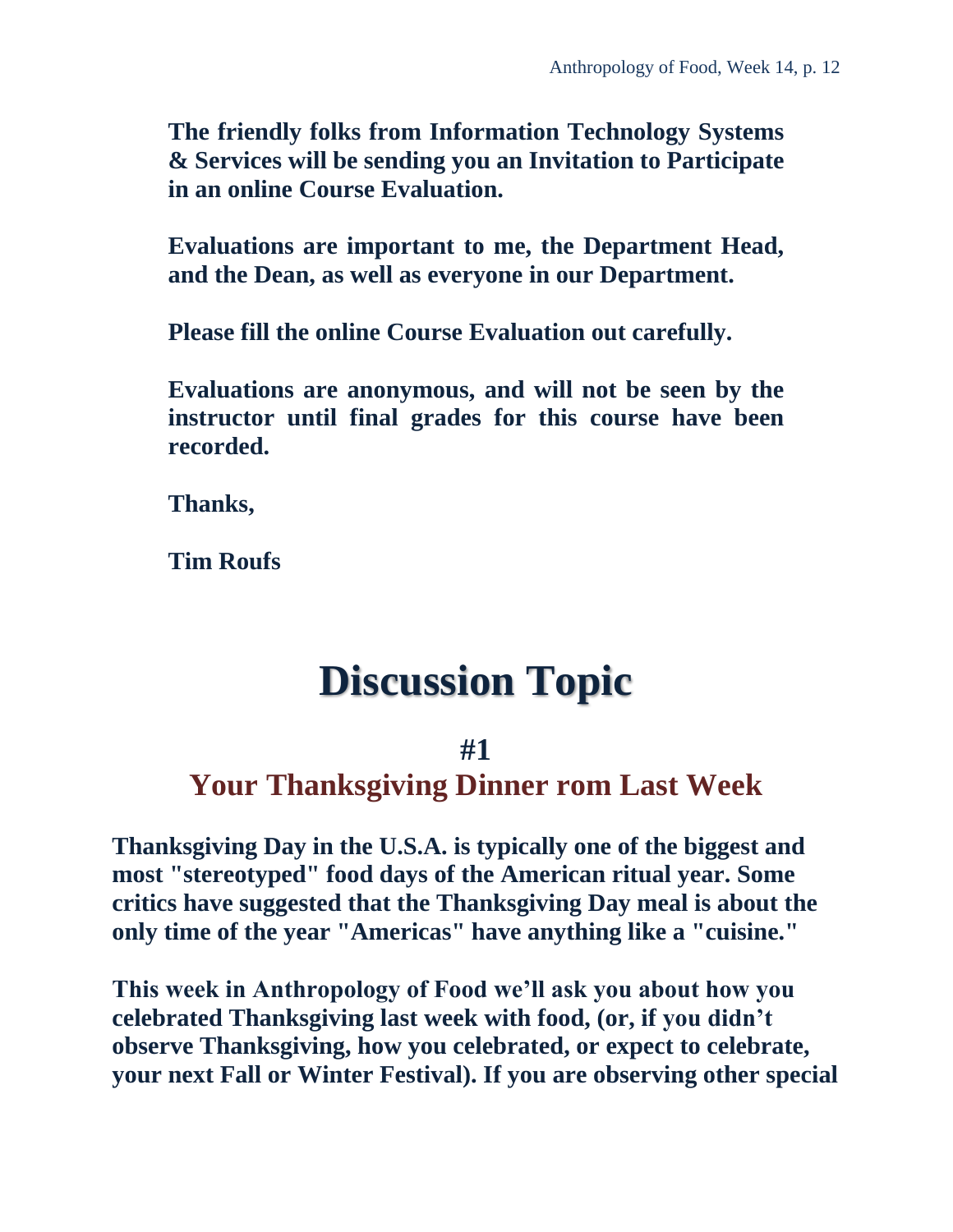**Fall or Winter events this week and/or next week take notes on your holiday dinner for the "Discussion" Post.**

**Be sure to keep track of your Thanksgiving Day or Winter Festival eats, and check in with your report on the Discussion this week . . .**

**First give a brief synopses of what you think Thanksgiving in the U.S.A. is all about.**

**Second, if you celebrate Thanksgiving either with your family or with friends, discuss the items on the menu, including the**  *hors d'oeuvres* **and desserts.** 

**Third describe your Thanksgiving dinner, as if you were explaining to a newly-arrived UMD student from Nepal what it was all about.**

**Finally, analyze the** *original* **source of the items on the menu.** 

**(That is discuss their country/culture of origin--where they were historically first used / domesticated** *not* **where you happened to get the items you ate this Thanksgiving).**

**Again, if you are not in the U.S.A., or do not celebrate the national holiday, do this assignment using whatever is the equivalent of Thanksgiving Day in your country or culture.**

#### **#2**

<span id="page-12-0"></span>**"American Indian Fishing and Whaling Rights, and Inuit Seal-Trading Rights"**